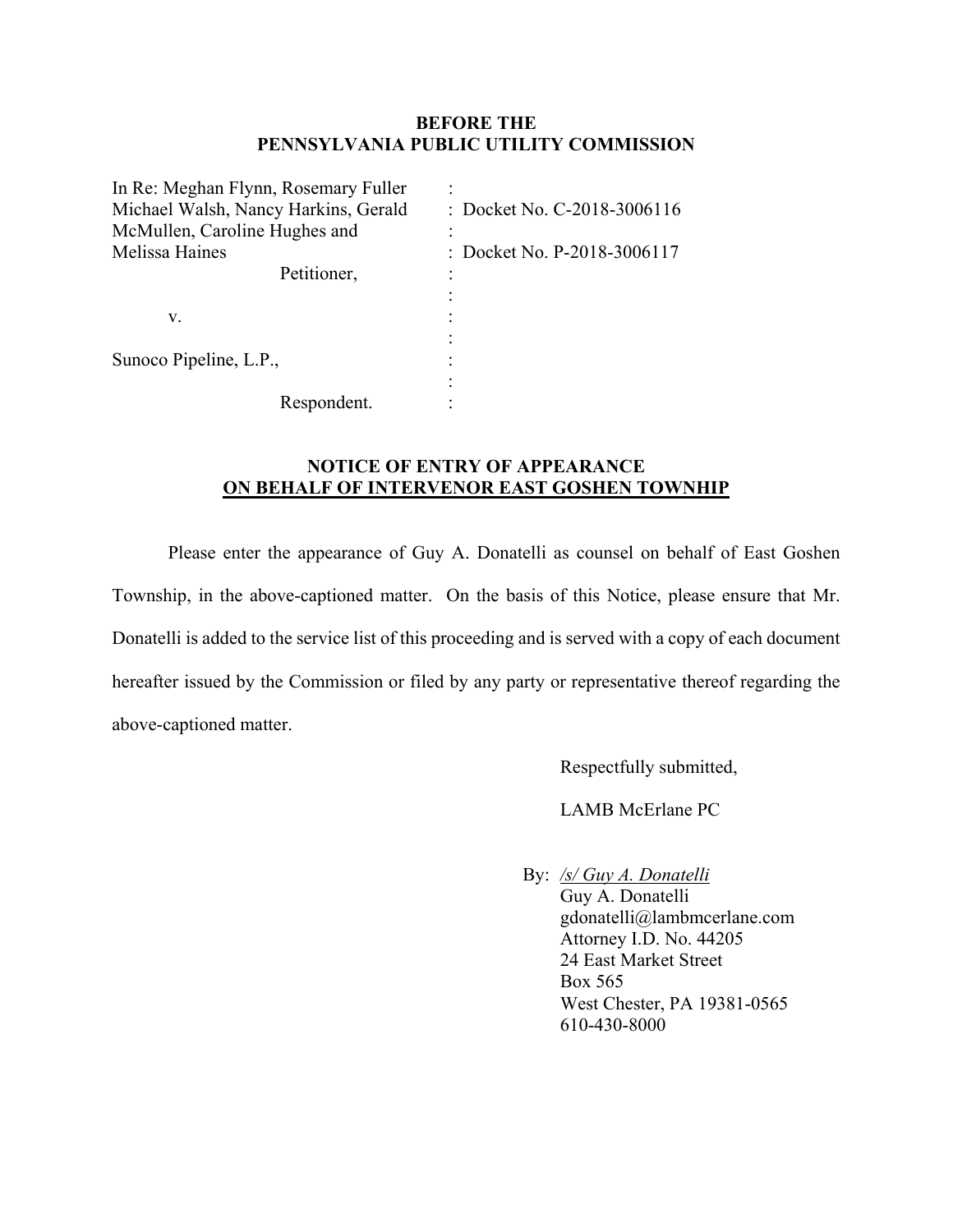#### **CERTIFICATE OF SERVICE**

 I hereby certify that this day I have served a copy of the Entry of Appearance upon the persons listed below in the manner indicated in accordance with the requirements of 52 Pa. Code Section 1.54 (relating to service by a party).

MEGHAN FLYNN 212 LUNDGREN ROAD LENNI PA 19052 *Complainant* 

MICHAEL WALSH 12 HADLEY LANE GLEN MILLS PA 19342  *Complainant* 

GERALD MCMULLEN 200 HILLSIDE DRIVE EXTON PA 19341 *Complainant* 

MELISSA HAINES 176 RONALD ROAD ASTON PA 19014 *Complainant* 

ERIN MCDOWELL ESQUIRE 3000 TOWN CENTER BLVD CANONSBURG PA 15317 **725.754.5352**  *Representing Intervenor Range Resources Appalachia* 

VINCENT MATTHEW POMPO ESQUIRE WILLIAM R. CHRISTMAN III LAMB MCERLANE PC 24 EAST MARKET ST PO BOX 565 WEST CHESTER PA 19381 **610.701.4411 610.430.8000** *Representing Intervenor West Whiteland Township* 

JAMES DALTON UNRUH TURNER BURKE & FREES PO BOX 515 WEST CHESTER PA 19381 **610.692.1371** *Representing Intervenor West Chester Area School District* 

JOSH MAXWELL MAYOR OF DOWNINGTOWN 4 W LANCASTER AVENUE DOWNINGTON PA 19335 *Intervenor* 

THOMAS CASEY 1113 WINDSOR DR WEST CHESTER PA 19380 *Intervenor* 

MICHAEL BOMSTEIN ESQUIRE PINNOLA & BOMSTEIN SUITE 2126 LAND TITLE BUILDING 100 SOUTH BROAD STREET PHILADELPHIA PA 19110 **215.592.8383**  *Accepts E-Service Representing Complainants* 

ROSEMARY FULLER 226 VALLEY ROAD MEDIA PA 19063 **610.358.1262** *Accepts E-Service Complainant*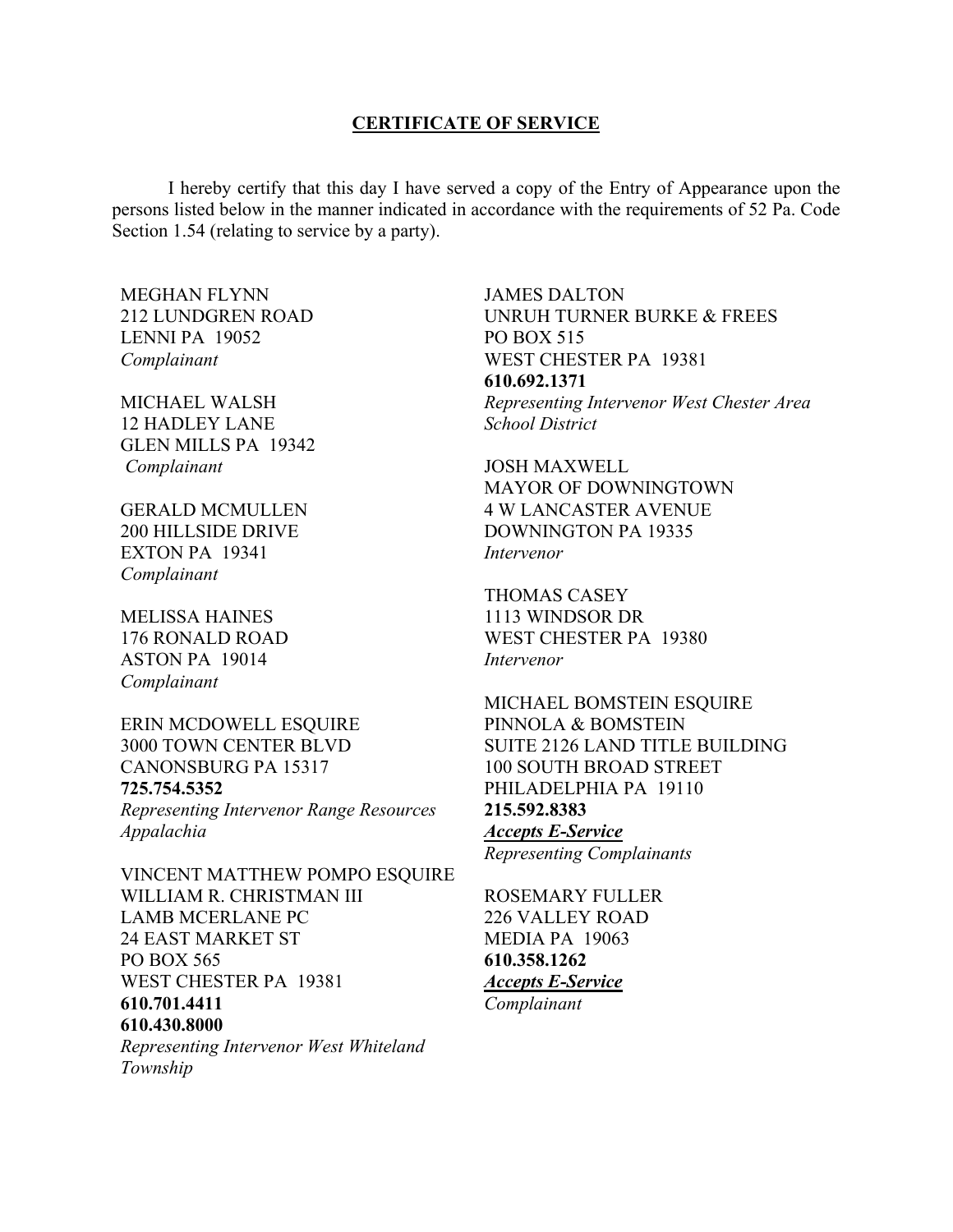GUY DONATELLI ESQUIRE LAMB MCERLANE PC 24 EAST MARKET ST BOX 565 WEST CHESTER PA 19381 **610.430.8000** *Representing Intervenor Rose Tree Media* 

*School District* 

NEIL S WITKES ESQUIRE ROBERT D FOX ESQUIRE DIANA A SILVA ESQUIRE MANKO, GOLD, KATCHER & FOX LLP 401 CITY AVENUE VALA CYNWYD PA 19004 **484.430.2314 484.430.2312 484.430.2347**  *Accepts E-Service Representing Sunoco Pipeline LP* 

THOMAS J SNISCAK ESQUIRE HAWKE MCKEON AND SNISCAK LLP 100 N TENTH STREET HARRISBURG PA 17101 **717.236.1300** *Accepts E-Service Representing Sunoco Pipeline LP* 

RICH RADERS ESQUIRE 606 NORH 5TH STREET READING PA 19601 **484.509.2715** *Accepts E-Service Representing Intervenor Andover Homeowners' Association Inc.* 

ANTHONY D KANAGY ESQUIRE GARRET P LENT ESQUIRE POST & SCHELL PC 17 N SECOND ST 12<sup>TH</sup> FL HARRISBURG PA 17101-1601 **717.612.6034**  *Accepts E-Service Representing Intervenor Range Resources Appalachia* 

NANCY HARKINS 1521 WOODLAND RD WEST CHESTER PA 19382 **484.678.9612** *Accepts E-Service Complainant* 

CAROLINE HUGHES 1101 AMALFI DRIVE WEST CHESTER PA 19380 **484.883.1156** *Accepts E-Service* 

CURTIS STAMBAUGH ASSISTANT GENERAL COUNSEL SUNOCO PIPELINE LP 212 N THIRD STREET SUITE 201 HARRISBURG PA 17101 **717.236.1731** *Accepts E-Service Representing Sunoco Pipeline LP* 

LEAH ROTENBERG ESQUIRE MAYS CONNARD & ROTENBERG LLP 1235 PENN AVE SUITE 202 WYOMISSING PA 19610 **610.400.0481** *Accepts E-Service Representing Intervenor Twins Valley School* 

*District*  MARGARET A MORRIS ESQUIRE

REGER RIZZO & DARNALL 2929 ARCH STREET 13TH FLOOR PHILADELPHIA PA 19104 **215.495.6524**

# *Accepts E-Service*

*Representing Intervenor East Goshen Township*